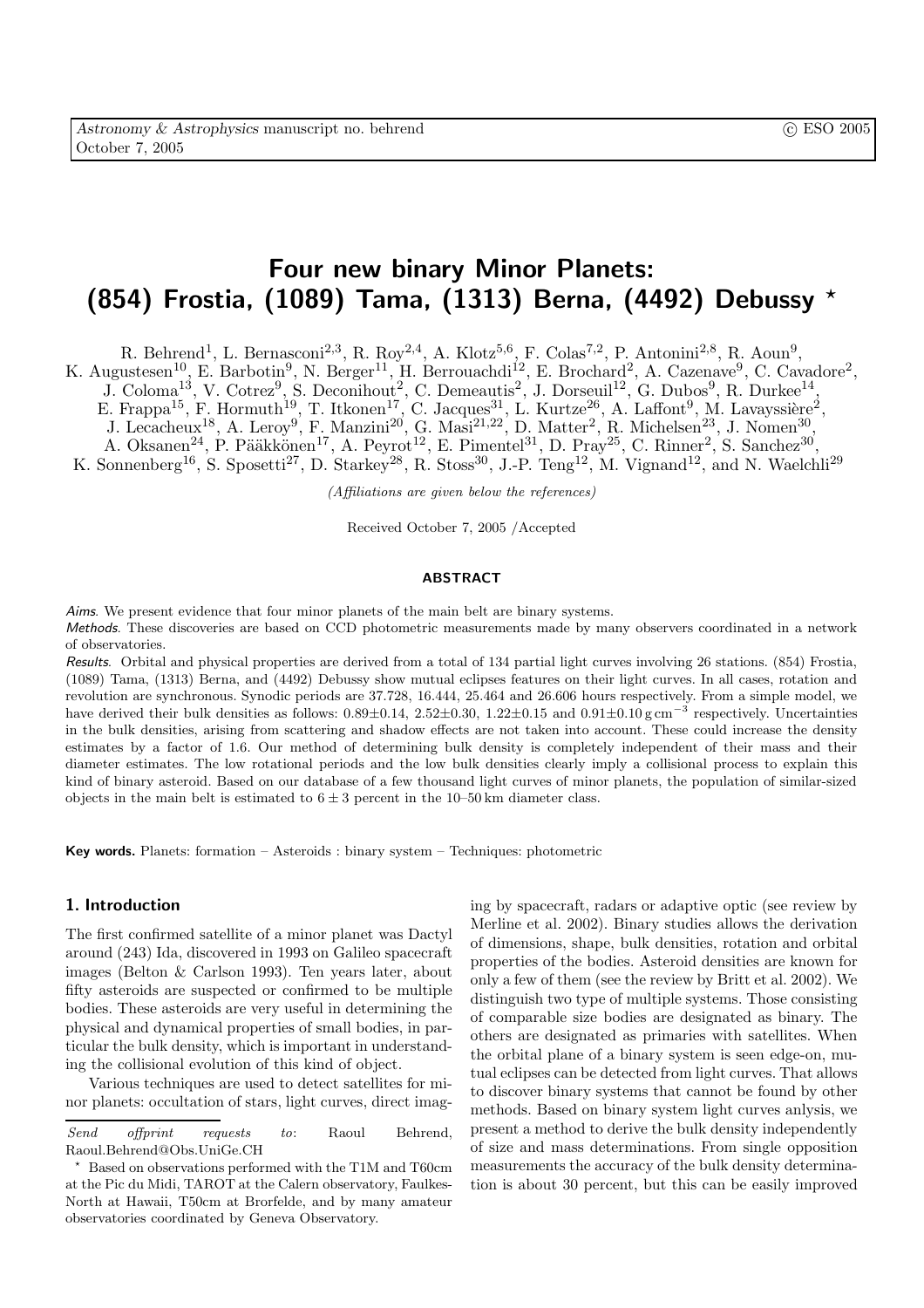as in the case of (90) Antiope (Michalowski et al. 2004) by additional data from several oppositions.

This paper is devoted to the discovery of four binary systems from their light curves. Section 2 explains the observational method and the data reduction. In the Sect. 3.1 we determined the dimensions and the bulk densities. Finally, in Sect. 3.2, we estimate the proportion of main belt minor planets that are expected to be binary systems.

## 2. Observations and results

## 2.1. Observation strategy

The less expensive, but time consuming method for discovering new binary systems of minor planets is light curve analysis. Nevertheless, the problem of observing time can be solved if numerous people at various places share their results. The main problem is the need for rapid analysis of data taken with heterogeneous instruments, because it is important to react rapidly when a light curve seems to be abnormal. All data from various observatories were collected by R. Behrend at Geneva Observatory. As soon as a new set of data is received, the corresponding light curve is updated. As the observers have neither the same telescopes, nor the same CCD cameras, the main problem is to merge data from different apparatus. This will be discussed in the Sect. 2.4.

Mutual eclipse method is well adapted to detect binary systems, but for a photometry accuracy of 0.05 magnitude, the limit of the detectable radius ratio of the two components is about 2.5  $(3\sigma)$ . In this paper, we designate as binaries, systems where the ratio of the body sizes is within 2.5.

#### 2.2. Observations

The observations are based on series of CCD frames, taken during several nights. Each series is centred on the same field in order to derive differential magnitudes with the best possible accuracy. As no absolute magnitude calibration is needed by this method, images are usually not taken through filters. This allows the use of relatively small diameter telescopes.

We measured a typical magnitude dispersion less than 0.07 magnitudes for stars brighter than  $R = 16^{th}$  magnitude obtained with a  $D = 21.2$  cm telescope. We consider that the small aperture telescopes ( $D \sim 20$  cm) are well adapted to obtain 0.05 mag. dispersion for minor planets brightest than  $R = 14$ .

Most of the telescope diameters used by the observers, for the asteroids involved in this paper, lie between 21 cm and 60 cm. We must emphasise that the discoveries were made with these small telescopes. We added some data from 1 m to 2 m telescopes. The time samplings are typically of the order of one minute.

### 2.3. Images processing

Usually, each observer processes raw images using bias, dark and flat frames. Then an algorithm of flux measurement is used to extract the flux of the asteroid and some comparison stars in the field. Fluxes are measured for each image. Uncertainty is evaluated with the help of a test star, or computed during measurement. Various photometric softwares were used (Prism, AudeLA, Photo, etc.) and algorithms of flux extraction are mostly based on profile fitting. At the end of the processes, the data is written in a formatted text file and send to the Geneva Observatory.

## 2.4. Merging light curves

The method of merging data to a single light curve is described in Behrend (2001). The goal is to fit data with the harmonic. Equ. 1 bellow:

$$
m(t) = c_1 + \sum_{j=1}^{J} \left( a_j \cos \left( 2\pi j \frac{t - E}{T} \right) + b_j \sin \left( 2\pi j \frac{t - E}{T} \right) \right) \tag{1}
$$

Here  $J$  is the order of the highest harmonic.  $E$  is the 0-phase epoch,  $t$  is the date – both corrected for asteroid to observer light travel time – and  $T$  the synodic period.  $T$  is found by scanning trial values and minimizing the quadratic residue. The J order is chosen so as not to introduce artefacts. Before the Fourier analysis is done, distances and phase effects are removed by subtracting from each observation the V-magnitude given by the ephemeris. Colour indexes are not taken into account at this stage.

The main problem to merge data is that the constant  $c_1$  is not necessarily the same from a set to another one. This is due to the various cameras, telescopes and reference stars used. This problem is solved by the determination of  $c_k$  for each data set to be merged. This is equivalent to an offset of all magnitudes in each set to give the data the same mean value.

At the end of the process, data are plotted against orbital phase, as shown in Figs. 1 and 3.

## 2.5. Results

About 450 asteroids were measured since Jan. 2000 by observers collaborating with Geneva Observatory. Amongst them, from dec. 2003 to jul. 2004, four minor planets were found to exhibit eclipse features and were announced in IAU circulars: (1089) Tama (Behrend, Roy, Rinner et al., 2004a), (1313) Berna (Behrend, Roy, Sposetti et al., 2004b), (4492) Debussy (Behrend, Roy, Sposetti et al., 2004c) and (954) Frostia (Behrend, Bernasconi, Klotz et al., 2004d). How we discovered the particular status of Tama and Berna is explained in Behrend, Roy and Sposetti (2004e).

About ten other asteroids exhibit non–usual features in their light curve, but complementary observations are required to identify their binarity.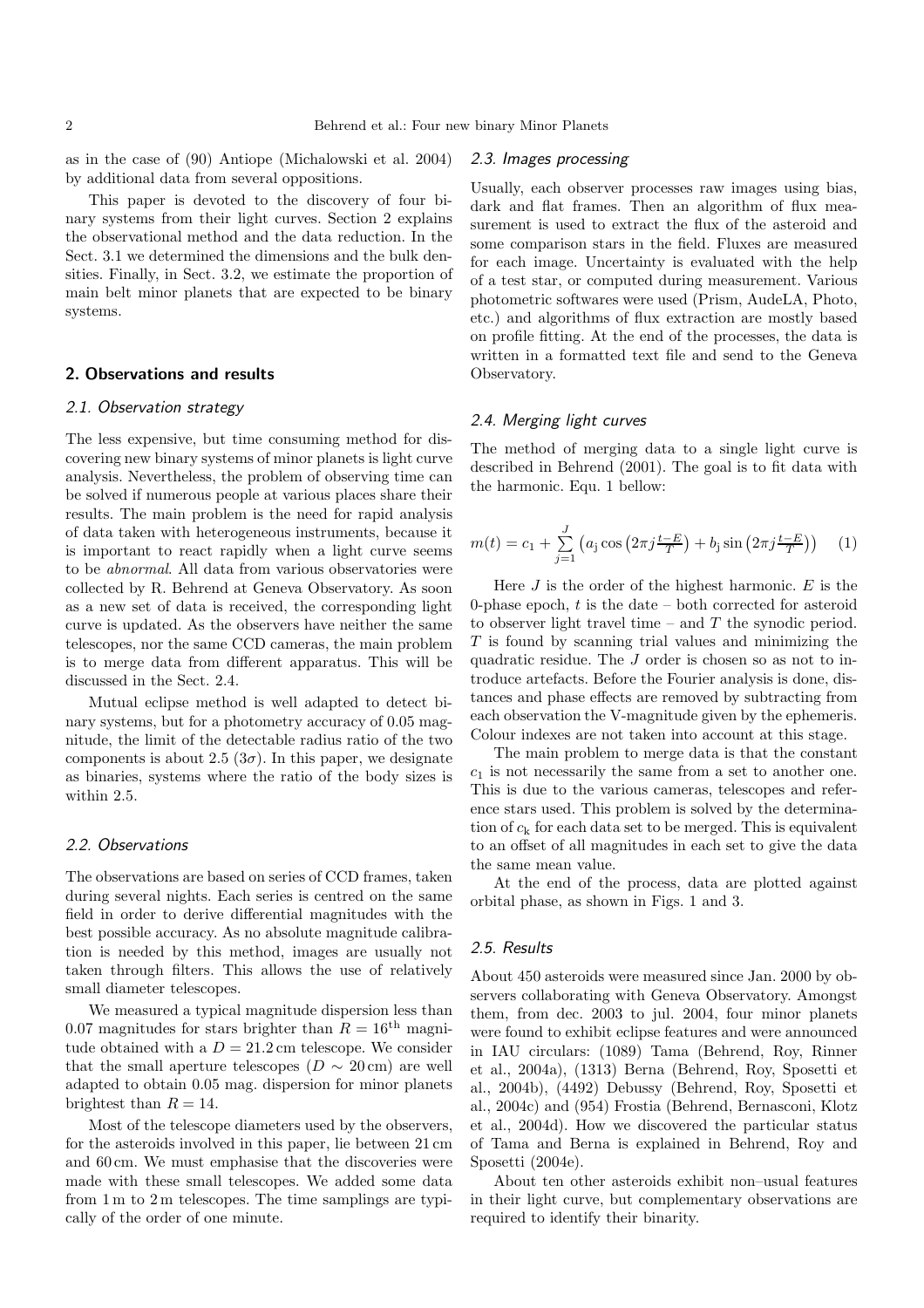

Fig. 1. Phased light curves for all observations for three of the four minor planets of this study - see Fig. 3 for the last one.  $E$  is the epoch in UTC "onboard" the asteroid corresponding to the origin of the phase plot. T is the adopted synodic period for folding the observations. The horizontal axis represents the time of the observations, corrected for light travel, since  $E$ , in units of T, modulo 1; the leftmost quarter is repeated at right. The vertical axis represents the magnitude, usually unfiltered, based on the R-band of the USNO-A2.0 star catalogue (Monet, 1998), from which the V-magnitude from the ephemeris is subtracted - used photometric parameters are tabulated in Tab. 1. One can easily notice some changes in the profile of the mutual phenomenons during the months following the discoveries, due to the evolution of the Sun–Asteroid–Earth configuration.

We would like to emphasize that a helpful method to identify binarity is to use the polar plot of the flux. In the traditional phase-magnitude diagram, a binary synchronised system is characterized by a relatively small bend. However, a plot of flux in polar coordinates, like Fig. 4, reveals two opposed V-shapes which provides a strong signature for binarity.

## 3. Analysis

The four minor planets of the title of this paper show some common features in their light curves (Fig. 2): i) the rotational light curve has a continuous quasi sinusoidal variation due to the non spherical shape of the bodies, ii) the eclipsing light curve seen as a pronounced V–shape feature due to mutual eclipses. These kinds of light curves are well known in the eclipsing variable stars (see Kopal 1990).

#### 3.1. Size, orbit and densities

For a first approach, as the amplitude of eclipses does not show any large parity changes nor any plateau at minimum, the two components are believed to be about the same size. An other index that supports to this conclusion is the depth value of the eclipses. A total eclipse, at phase angle 0, of two bodies of same size and same albedo should give a depth  $\Delta e = 2.5 \log_{10} 2 = 0.75$  magnitude. The four asteroids exhibit eclipses higher than 0.5 mag. which gives a ratio for equivalent radius 1.6 at the most.

We build a theoretical model to extract orbital and physical parameters for the bodies from photometric properties during eclipses. Hypothesises are: i) the two bodies are prolate ellipsoids of same size with greatest radius pointing toward each other  $(r_a > r_b)$ . ii) the orbit is circular and orbital period is locked to the rotational period, iii) the densities are the same for the two bodies. See Fig. 5 for a schematic description.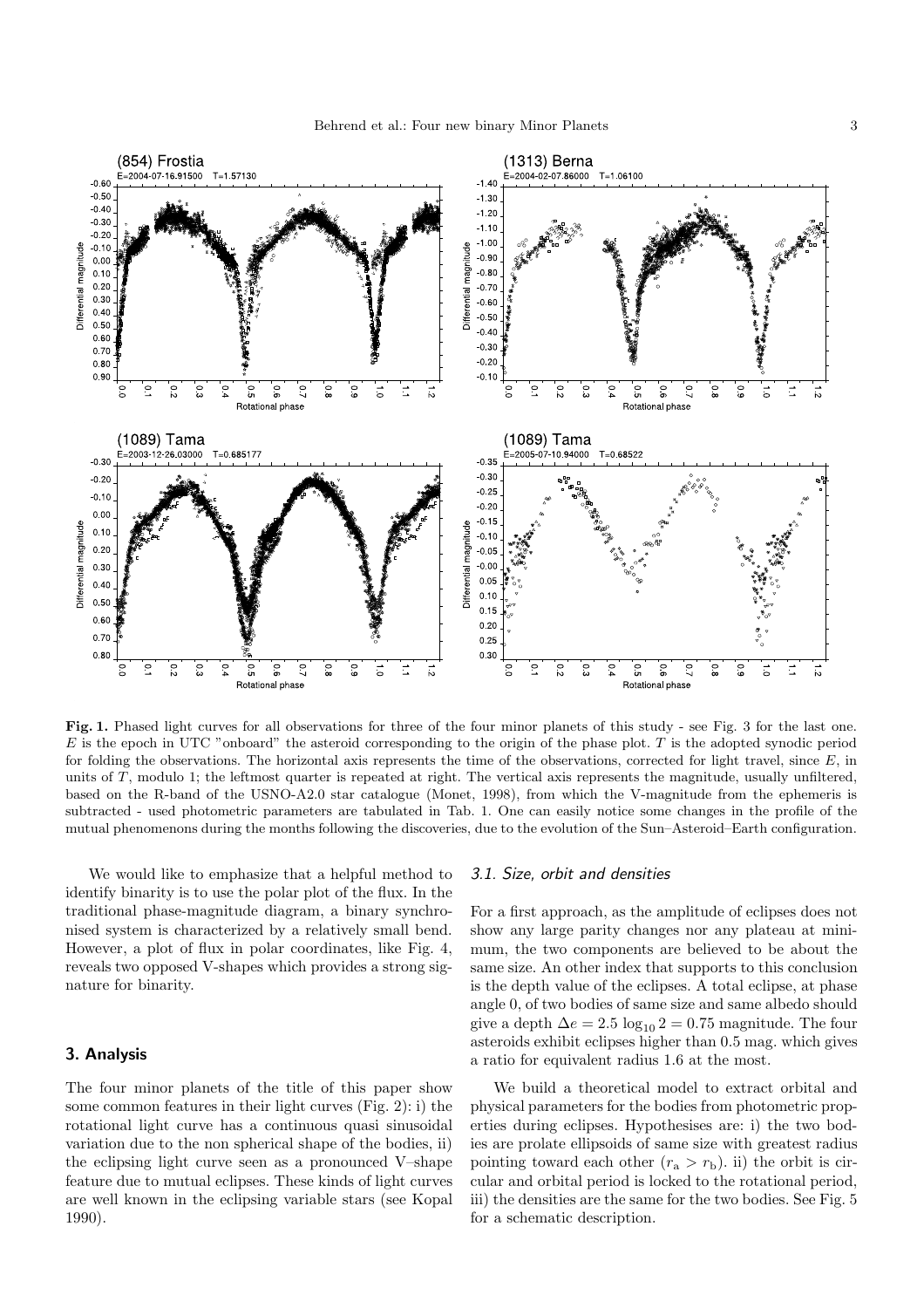Table 2. Measured parameters of the four asteroids of this study.  $l$  and  $b$  are respectively the ecliptic heliocentic longitude and latitude. T represents the synodic period.  $\Delta m$  denotes the rotational amplitude. The eclipsing amplitude and duration are respectively designed by  $\Delta e$  and  $\Delta \phi$ .

|                      | (854)<br>Frostia |             | (1089)<br>Tama | (1313)<br>Berna |             | (4492)<br>Debussy |             |
|----------------------|------------------|-------------|----------------|-----------------|-------------|-------------------|-------------|
| First date           | 2004-07-16       | 2003-12-26  | 2005-07-01     | 2004-02-06      | 2002-10-30  | 2004-03-18        | 2005-04-30  |
| Last date            | 2004-10-21       | 2004-05-21  | 2005-08-11     | 2004-03-10      | 2002-12-04  | 2004-05-18        | 2005-04-30  |
| $l(\circ)$           | $303 - 337$      | $100 - 151$ | $255 - 265$    | $117 - 125$     | $35 - 46$   | $164 - 175$       | 230         |
| $b(^{\circ})$        | $5.6 - 3.3$      | $1.8 - 3.7$ | $-0.2 - 0.9$   | $0.4 - -1.4$    | $5.7 - 6.7$ | $0.8 - -0.7$      | $-6.9$      |
| $T$ (hours)          | 37.728           | 16.444      | 16.445         | 25.464          |             | 26.606            |             |
|                      | $\pm 0.001$      | $\pm 0.001$ | $\pm 0.005$    | $\pm 0.001$     |             | $\pm 0.001$       |             |
| $\Delta m$ (mag)     | 0.37             | 0.41        | 0.28           | 0.28            | 0.39        | 0.48              | > 0.3       |
|                      | $\pm 0.01$       | $\pm 0.01$  | 0.02           | $\pm 0.02$      | $\pm 0.01$  | $\pm 0.01$        |             |
| $\Delta e$ (mag)     | 0.80             | 0.55        | 0.15           | 0.75            | 0.65        | 0.65              | > 0.5       |
|                      | $\pm 0.03$       | $\pm 0.03$  | $\pm 0.05$     | $\pm 0.05$      | $\pm 0.03$  | $\pm 0.03$        |             |
| $\Delta\phi$ (phase) | 0.095            | 0.115       |                | 0.115           | 0.115       | 0.12              | $\sim 0.12$ |
|                      | $+0.005$         | $\pm 0.005$ |                | $+0.01$         | $\pm 0.005$ | $\pm 0.01$        |             |
| Total of series      | 34               | 36          | 12             | 27              | 6           | 18                | 1           |



Fig. 2. This plots show the theoretical light curve of a binary system consisting of two equal sized prolate bodies (10x7x7 km) separated by 50 km. The orbit is circular and seen edge–on. Top: the rotational light curve is the component due to the rotation of the prolate bodies, characterized by the amplitude  $\Delta m$ . Middle: the eclipsing light curve is flat outside eclipses and exhibits V-shape features with an amplitude of  $\Delta e$  (0.75 magnitude in case of total eclipses) and an eclipse duration  $\Delta \phi$ . Bottom: the total light curve is the combination of the rotational and eclipsing light curves.

From  $\Delta m$ , we derived the  $r_{\rm b}/r_{\rm a}$  axis ratio for prolate ellipsoids. We used the method described in Kaasalainen & Torppa (2001) to compute the relation that links the  $r_{\rm b}/r_{\rm a}$  ratio to  $\Delta m$ . In the case of the generally accepted Lommel-Seeliger scattering law, it gives:

$$
r_{\rm b}/r_{\rm a} = 10^{-0.4 \,\Delta m} \tag{2}
$$

Table 1. Bibliographic parameters of the four asteroids of this study. MB means Main Belt.  $H$  and  $G$  magnitudes parameters are taken from the Minor Planet Center database, 2004. Group, family, albedo and taxonomic class are taken in Bendjoya et al. (2002) and references therein. Cells with n.d. means no data.

|                 | (854)<br><b>Frostia</b> | (1089)<br>Tama | (1313)<br>Berna   | (4492)<br>Debussy |
|-----------------|-------------------------|----------------|-------------------|-------------------|
| H               | 12.1                    | 11.6           | 11.8              | 12.9              |
| G               | 0.15                    | 0.15           | 0.15              | 0.15              |
| Group           | MB I                    | Flora          | MB II             | MB IIb            |
| Kozai family    | 9                       | $1$ (Flora)    | $27 \text{ (Io)}$ | n.d.              |
| Taxonomic class | n.d.                    | S              | n.d.              | n.d.              |
| Albedo          | n.d.                    | 0.244          | n.d.              | n.d.              |
|                 |                         | $\pm 0.026$    |                   |                   |

Harris & Lagerros (2002) give the formula to convert the H absolute magnitude to the diameter of a spherical body. We scaled their formula to give the equivalent radius  $r_{eq}$ for each body:

$$
r_{\text{eq}} = \frac{H_0 10^{-0.2} H}{\sqrt{8 p}}
$$
\n(3)

where  $H_0 = 1329 \text{ km}$ , p is the geometric albedo. Then,  $r_a$ and  $r<sub>b</sub>$  can be computed:

$$
r_{\rm a} = r_{\rm eq} \sqrt{r_{\rm a}/r_{\rm b}}
$$
  
\n
$$
r_{\rm b} = r_{\rm eq} \sqrt{r_{\rm b}/r_{\rm a}}
$$
\n(4)

Geometrical considerations allow to link the semimajor axis a to  $\Delta\phi$ , the relative duration of one eclipse expressed in angular form:

$$
a = \frac{r_{\rm b}}{\sin\left(\Delta\phi/2\right)}\tag{5}
$$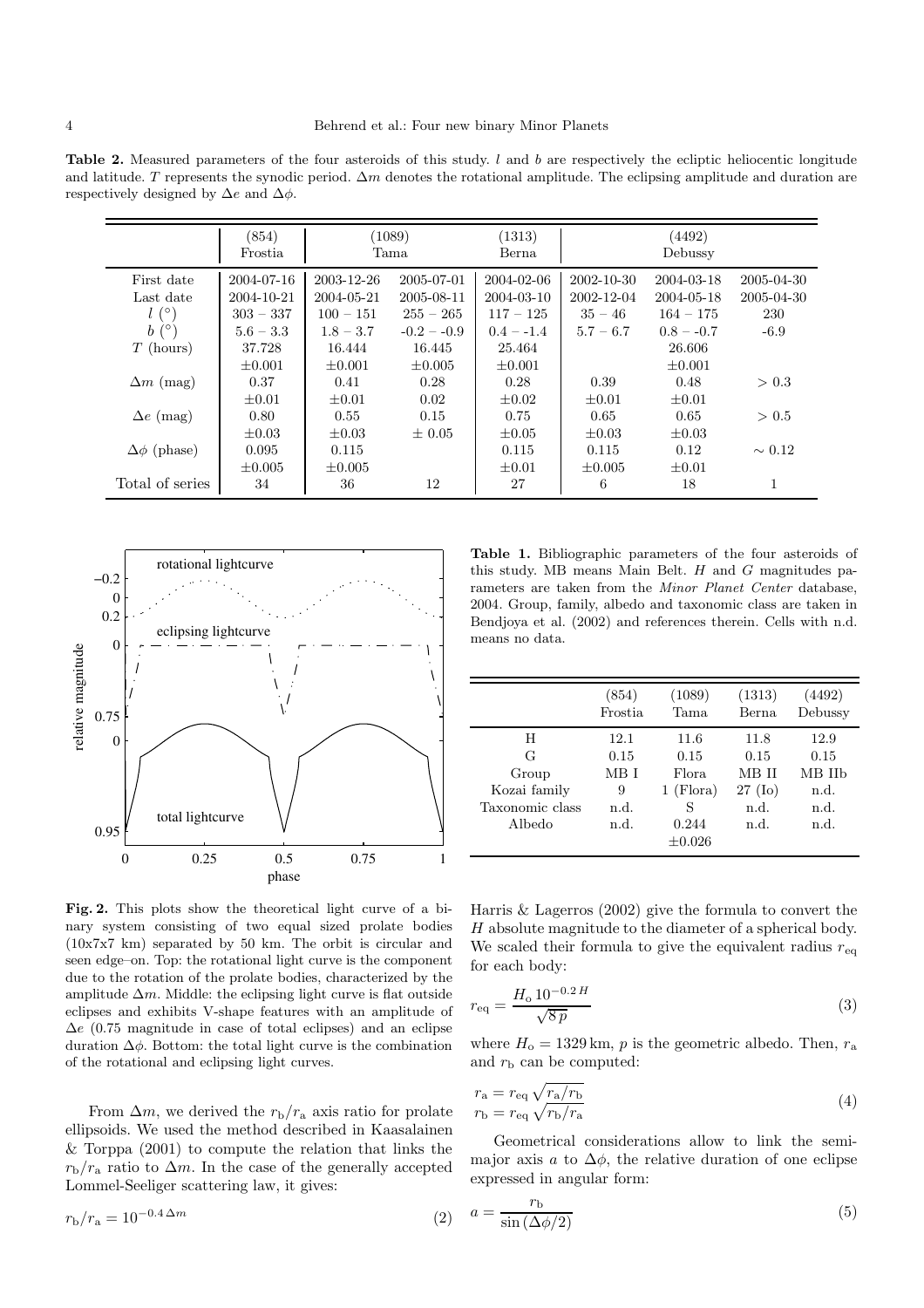

Fig. 3. Phased light curves for (4492) Debussy. See explanations in Fig 1.

Then the mass M of a body (considered as point-like, for simplicity) can be expressed via the third Kepler law:

$$
M = \frac{16\,\pi^2\,a^3}{\mathrm{G}\,T^2} \tag{6}
$$

where G is the gravitation constant and  $T$  the sideral revolution period. We took sideral periods equal to synodic ones because differences are not important for this study.



Fig. 4. Polar plot of the intrinsic variations of the flux (linear scale) of the asteroid Berna during one rotation of the system – radial coordinate. The angular coordinate is the phase  $\frac{t-E}{T}$ . The ellipsoid is the computed light curve from the observations out of the eclipses. The occultation feature shows strongly compared with a traditional light curve.



Fig. 5. Geometry and symbol definitions used in the model described in Sect. 3.1.

The density  $\rho$  is:

$$
\rho = \frac{M}{\frac{4}{3}\pi r_a r_b^2} \tag{7}
$$

In the case of a Lommel-Seeliger scattering law, the density can be rewritten using only measured parameters:

$$
\rho = \frac{12\,\pi}{G} \frac{1}{T^2} \frac{10^{-0.4\,\Delta m}}{\sin^3\left(\Delta\phi/2\right)}\tag{8}
$$

Uncertainties in  $\rho$  come essentially from the  $\sin^3(\Delta\phi/2)$  term. It is hard to identify breaks of eclipses in the light curves with a very good accuracy. Typically, an error of  $\pm 0.005$  for  $\Delta \phi \approx 0.1$  leads to an uncertainty of about  $\pm 30\%$  on the density. Moreover, when eclipses are not total,  $\Delta \phi$  is underestimated. Nevertheless, in the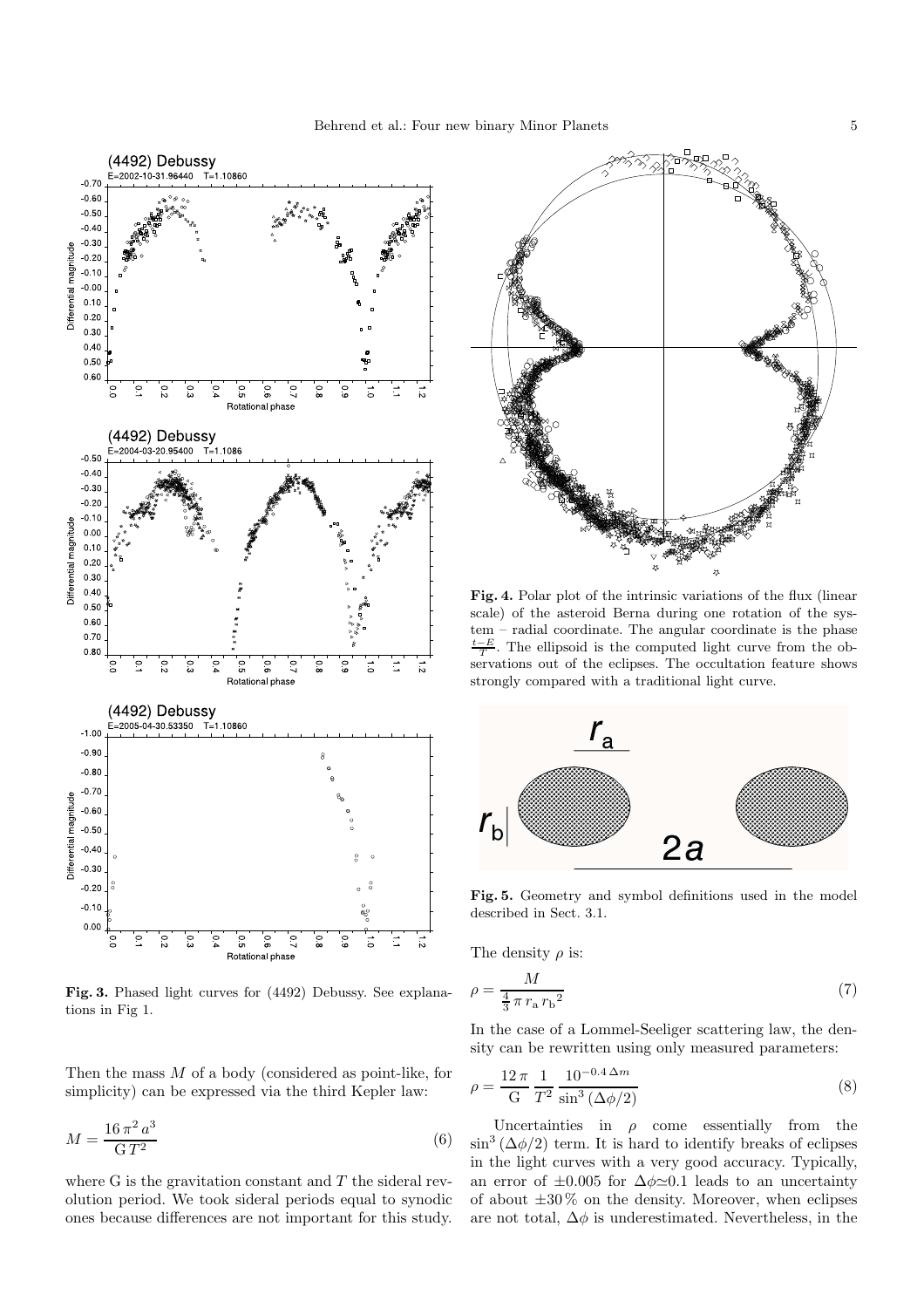worst case (Tama,  $\Delta e = 0.55$ ) the  $\rho$  value must be multiplied by factor 0.96. In conclusion, the non-total eclipses have only weak influence on the density determination.

An extra uncertainty comes from the scattering law. We used the ideal Lommel-Seeliger law as discussed above. In the case of pure Lambertian scattering law, the  $\rho$  values must be multiplied by factor  $10^{0.15 \Delta m}$ . As values of  $\Delta m$ lie in the range 0.28–0.37, it implies that  $\rho$  must be multiplied by a factor from 1.10 to 1.18 to give upper limits on the density. It must be noticed that models generally fit observations by pure Lommel-Seeliger or a mix with Lambert but never a pure Lambert law.

Another uncertainty comes from the shadow projected by one body onto of the other. Outside the opposition date, this effect can be important. Leading or trailing shadows lead to over–estimates of the  $\Delta\phi$  value. An over– estimation of  $\Delta \phi \simeq 0.1$  by 20% leads to an increase in  $\rho$ by a factor of 1.6. The shadow effect can be included in models when the pole axis direction is known. This is not the case for the measurements presented in this paper.

We computed quantitatively the tidal effects on the prolateness of the bodies using the formula for tidal distortion of a liquid sphere under the action of a distant point mass (Danby 1992):

$$
1 - \frac{r_{\rm b}}{r_{\rm a}} = \epsilon = \frac{45}{16 \pi} \frac{M}{a^3 \rho} \tag{9}
$$

Table 3 summarizes the computed values taking account of the uncertainties except for those concerning the scattering law and shadow effects. The albedos were taken to be  $p = 0.15 \pm 0.10$  when they are not known and H with an uncertainties of  $\pm 0.05$ . Note that  $\rho$  is independent of both the albedo and the  $H$  values. On the contrary, the uncertainty on albedo is preponderant for the determination of the sizes and even more for the masses. Only (1089) Tama has a size derived from IRAS measurements, so a good estimation of its albedo, therefore of its mass and its size.

The  $a/r_a$  ratio is near the Roche limit. As a consequence of tidal effects, the ratio  $r_{\rm b}/r_{\rm a}$  is correlated to 1- $\epsilon$ values. We conclude that tidal effects are the main processes that explain the "prolateness" of the bodies.

(854) Frostia and (4492) Debussy have the lightest densities in this study, possibly lower than that of the water ice. (1313) Berna is just denser than water ice. We consider the lightest one, (854) Frostia, with a mean bulk density of 0.9. This is comparable with the C Type asteroid (90) Antiope with a bulk density of 1.3 (Michalowski et al. 2004). If it is a C type asteroid, the bulk density of its matter could be 1.65 like the CI Orgueil meteorite. So a bulk density of 0.9 can be reached with a macroporosity of 45 percents. This is one of the highest value but still compatible with a model of rubble pile loosely consolidated (Britt et al. 2002). (1089) Tama is a S type asteroid (Bendjoya et al. 2002), its measured bulk density of 2.5 is comparable to those of (243) Ida with a macroporosity of 20 percents.

These considerations raise the question of the origin of the binaries. Is (1089) Tama the result of a capture mechanism, and are the three others the fruit of a collision mechanism? The energy in such a process has to be enough to totally disrupt the parent bodies, but not too high to prevent reformation of the bodies from the mixture of rubble. That could explain the similarities in the sizes, separations and orbital periods in (854) Frostia, (1313) Berna and (4492) Debussy. Spectroscopic observations of both bodies during total eclipses would allow to determination the the taxonomic class of each component; we believe that bodies of different classes are possible only in a capture process. Thus we predict that spectroscopy will confirm that each component of the binary has the same spectroscopic class.

We have not enough data to constrain a more complex model. Light curves obtained at the next oppositions should allow us to include different radius for each component and the inclination of orbital planes. An interesting effect can be seen on the first eclipse of the (1089) Tama light curve (Figs. 1 and 3). Measurements, obtained when phase angle came larger, exhibit some changes indicating a shadow effect of the forward component onto the backward one. Such phenomenon are expected to greatly constrain the orbital model. (1089) Tama was observed on 1998-04-04 by Sárneczky, Szabó & Kiss (1999). Their light curve, covering about a quarter of the period, including the minimum of brightness, did not show any sign of eclipse in the 0.03 mag variation. The orbital plane of the components of (1089) Tama are therefore probably far from the ecliptic. The opposite situation is present with (4492) Debussy, for which three successive oppositions are marked by strong eclipses. Such phenomenon are probably present during the whole revolution around the Sun. For (1313) Berna and (854) Frostia, we are not aware of other light curves.

Follow-up of these binary asteroids during the next apparitions is necessary to determine a reliable model for each asteroid, including orbital and geometrical quantities, the density and some photometric parameters about the surfaces, by fitting such a model to the observations.

#### 3.2. About the binary population

### 3.2.1. Description of the sample

Amongst the  $4.5 \cdot 10^2$  observed asteroids in our database, about 10 of them were observed knowing that they were binary (for example (69230) Hermes (Margot et al., 2003), (90) Antiope (Michalowski et al., 2004), whilst others were observed without detecting that they are in fact a minor planet plus one satellite (for example (130) Elektra, (45) Eugenia, (22) Kalliope). About 40 other minor planets cannot be included in the binarity detection because they were not observed for long enough to cover at least 2/3 of the phased light curve (at least, half the light curve is required to unambiguously detect an eclipse event in a synchronised system). This leaves about  $4.0 \cdot 10^2$  asteroids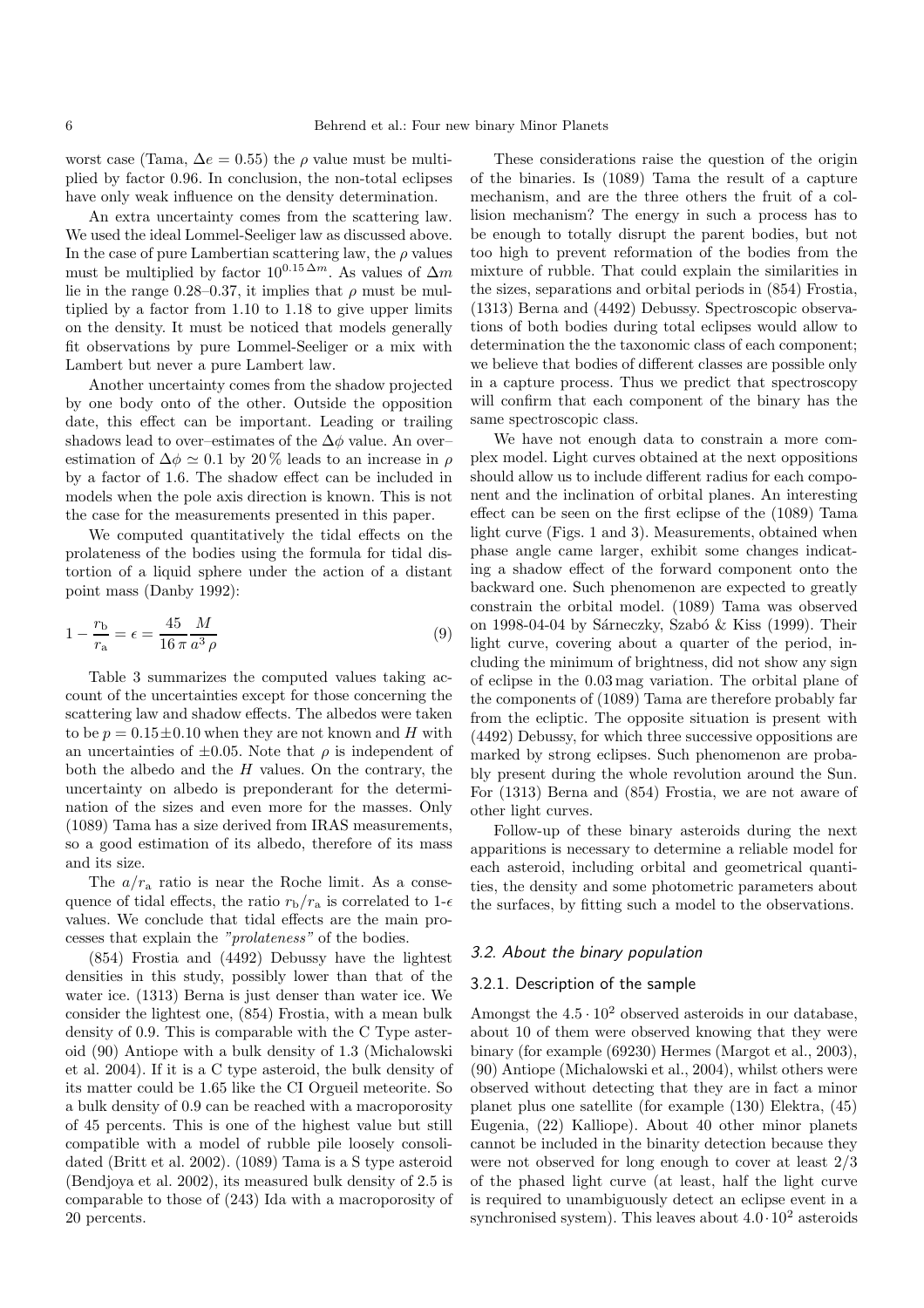Table 3. Computed parameters of the four asteroids. The two bodies are considered as prolate ellipsoids of same size with greatest radius pointing toward each other. Their orbits are assumed to be circular and orbital period is synchronized to the rotational period. Uncertainties does not include the shadow effects which can increase the semi-major axis, mass and density values.

|                              | (854)          | (1089)        | (1313)        | (4492)        |
|------------------------------|----------------|---------------|---------------|---------------|
|                              | <b>Frostia</b> | Tama          | Berna         | Debussy       |
| $r_{\rm a}$ (km)             | $4.08 - 9.65$  | $5.08 - 5.99$ | $4.48 - 10.7$ | $2.99 - 7.09$ |
| $r_{\rm b}$ (km)             | $2.95 - 6.99$  | $3.48 - 4.11$ | $3.54 - 8.39$ | $1.92 - 4.56$ |
| $a$ (km)                     | $9.57 - 25.0$  | $9.47 - 12.2$ | $9.63 - 24.8$ | $5.23 - 13.5$ |
| $M(10^{13} \text{ kg})$      | $11 - 201$     | $57 - 121$    | $25 - 426$    | $3.7 - 63$    |
| $\rho$ (g cm <sup>-3</sup> ) | $0.75 - 1.02$  | $2.23 - 2.82$ | $1.07 - 1.36$ | $0.80 - 1.01$ |
| $r_{\rm b}/r_{\rm a}$        | 0.724          | 0.685         | 0.790         | 0.643         |
| $a/r_a$                      | $2.34 - 2.59$  | $1.86 - 2.03$ | $2.14 - 2.33$ | $1.74 - 1.90$ |
| $a/r_{\rm b}$                | $3.23 - 3.59$  | $2.71 - 2.95$ | $2.71 - 2.96$ | $2.71 - 2.96$ |
| $1-\epsilon$                 | $0.84 - 0.89$  | $0.72 - 0.79$ | $0.76 - 0.82$ | $0.71 - 0.77$ |



Fig. 6. The completed distribution of the  $4.5 \cdot 10^2$  asteroids in our survey, as a function of their  $H$  absolute magnitude parameter. For most objects of this survey,  $9 < H < 15$  roughly corresponding to diameters from 10 to 50 km. A few near Earth objects with  $H > 17$  and some big main belt asteroids with  $H < 7$  are also present.

to perform a statistical study. The selection criteria of these minor planets is only biased by the magnitude that can be reached using small telescopes. Fig. 6 displays the histogram of the corresponding  $H$  magnitudes. Our study concerns radius lying between 10 and 50 km. It must be added that less than 5 % of the sample was observed at two oppositions.

Only four asteroids of this study were recognized as binaries by their eclipse behaviours. Some others are suspected to be also binaries, but as they do not reach the detection criteria, we did not count them in the present statistic. We have not used data from other data bases because statistic interpretation is difficult due to different selection biases.

## 3.2.2. The model

Knowing that only four targets of the  $4.0 \cdot 10^2$  asteroid sample were detected as binaries, what is the proportion of these asteroids? As all the binaries of this study were found near opposition, one can derive some simple calculations to estimate the proportion of synchronized binary asteroids among the other ones.

An eclipse can be detected if the latitude of the Sun/Earth, in the sky of the asteroid, is in absolute value below a certain value,  $\zeta$ . This value depends on the observer's ability to distinguish a mutual event from features commonly found in light curves of small, non-spherical asteroids. We computed theoretical eclipse profiles for equal sized binaries, and estimated that a 0.3 mag depth is the practical limit of detection, not due to its depth, but due to its shape. This corresponds approximately to an eclipse in which the centre of one body grazes the other body.

For an inclination i of the plane of rotation of a binary system, the relative part of a circular orbit around the Sun for which the eclipses are detectable, according to the previous criteria, at opposition, near phase angle 0, is given by the following function:

$$
\tau(i,\zeta) = \frac{\varphi(i,\zeta)}{\pi/2}.\tag{10}
$$

 $\varphi(i,\zeta)$  is the ecliptic longitude, from the line of nodes, of the end of the arc in which the eclipses are detectable. The corresponding formulation for this angle is:

$$
\varphi(i,\zeta) = \begin{cases} \pi/2 & \text{if } i \le \zeta \\ \arcsin \frac{\sin \zeta}{\sin i} & \text{else} \end{cases} .
$$
 (11)

Assuming that the spin axis of the binary systems are homogeneously distributed on the celestial sphere, the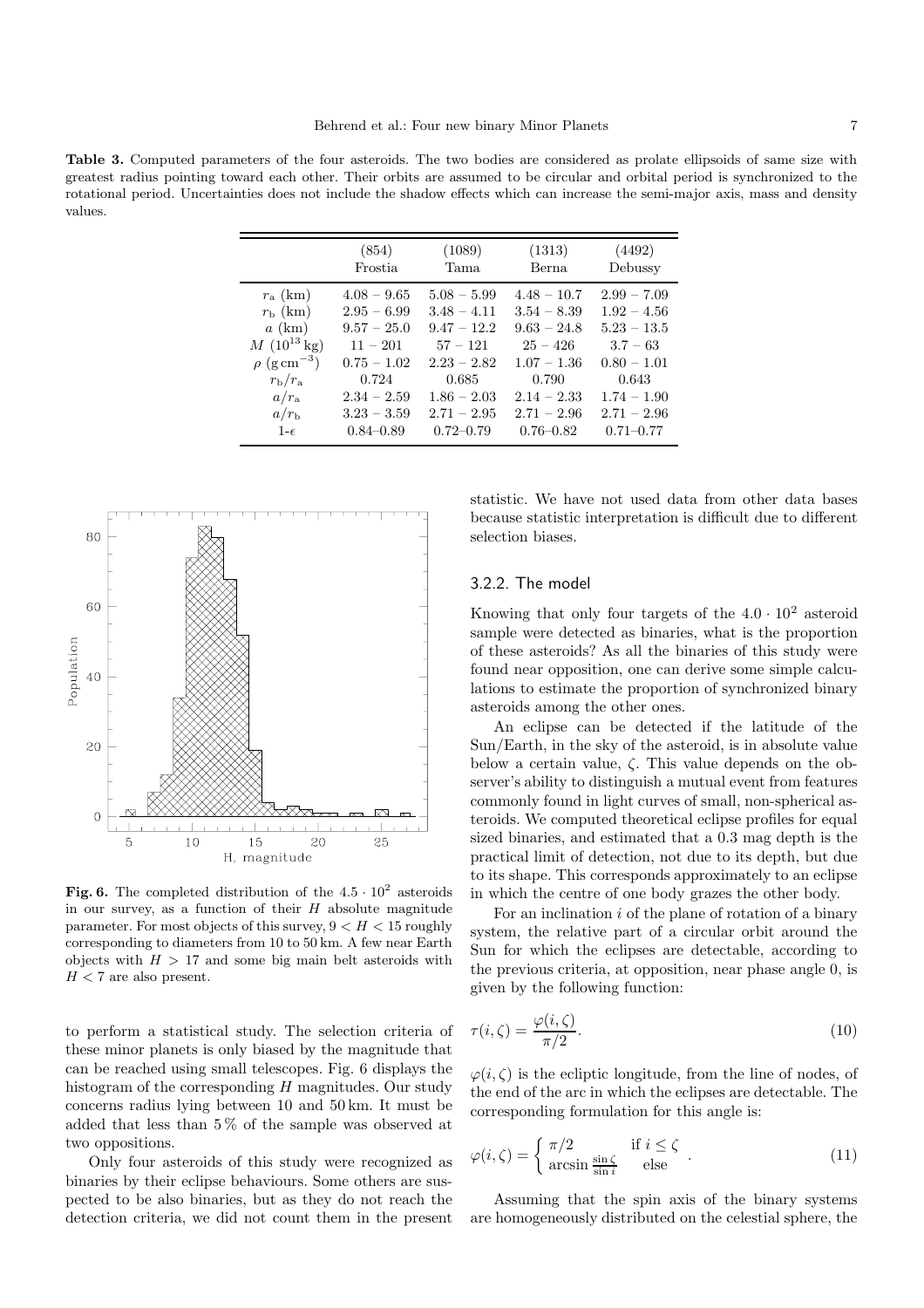proportion of binary systems which can be detected among their reservoir, at a given opposition, is estimated by

$$
p(\zeta) = \frac{\int_0^{\pi/2} \tau(i, \zeta) \sin i \, \mathrm{d}i}{\int_0^{\pi/2} \sin i \, \mathrm{d}i} = \int_0^{\pi/2} \tau(i, \zeta) \sin i \, \mathrm{d}i. \tag{12}
$$

Equation 12 does not include any factors depending on the time interval between the first and last night of observation. This is motivated by the fact that during the 1–2 weeks interval typically used for main belt asteroids at opposition, the changes in the geometric configuration are small in comparison with  $\zeta$ . This is not the case for near Earth objects for which a more complete formula is required. If we admit the validity of the detection criteria given above, and a mean value  $\frac{r_b}{2a} \sim \frac{1}{6}$ , we can compute

$$
p(\zeta = \frac{1}{6}) \sim 0.17. \tag{13}
$$

This means that only 17 % of the binary asteroids that have a ratio  $r_{\rm b}/(2a) \sim 1/6$  can be detected at a given opposition. As four asteroids were recognized as binary, about  $4/0.17 \approx 24$  of the total  $(4.0 \cdot 10^2)$  should be of the same type. Taking account of the uncertainties, the proportion of binary systems in the main belt is thus probably around  $6 \pm 3$  percents.

Now a question rises: why have we found so much binary asteroids in our survey, since thousands of light curves have been observed in the past? In the past, observers measured several objects in the night with a photometer, so the time sample was generally large and an eclipse due to an occultation could be missed or simply sampled by 1 or 2 points and then considered as bad data. For our survey, we used small size telescopes. To get good data we observed the same object all the night, so occultation features could not be missed or miss interpreted.

## 4. Conclusion

We have presented four new binary systems that are composed, as a first approximation, by twin prolate ellipsoidal components  $(r_b/r_a \sim 0.7)$ . Orbital motion is close to circular and the semi major axis is 1.7 to 2.6 times  $r_a$ .

All of these systems have synchronized orbital and rotation periods, well larger than the mean rotational periods (8h) of the main belt asteroids. This remark is an important criterion to find other binary systems from light curves. We show that the polar projection of the light curve allows easy identification of new binary systems with a good confidence level.

Only (1089) Tama of the Flora family has a density of stony bodies  $(2.5 \text{ g cm}^{-3})$ . The three other asteroids have densities lower than  $1.4 \text{ g cm}^{-3}$ , probably even lower than 1 g cm<sup>−</sup><sup>3</sup> for (854) Frostia and (4492) Debussy. The two last asteroids are presently amongst the lowest bulk density bodies known in the main belt. This density can be interpreted by a material with an high microporosity  $(35\%)$ similar to CI Meteorites and a macroporosity of 45 %. This macroporosity is very high. It can only be interpreted by

a rubble pile without cohesion forces other than gravity. But water ice in the interior of the asteroid is still possible. Moreover this ice can be a glue for the asteroid.

From the large number of asteroids studied, more than  $4 \cdot 10^2$ , we used statistical criterion to estimate that twin asteroids could represent  $6 \pm 3\%$  of the total number of minor planets in the main belt with radius of about 10 km. The probability for photometric discovery of such a binary asteroid is, at a given opposition, of the order of  $17\%$ . This probability is for binary asteroids with components of about the same size. It is clear that the total probability of multiple asteroids is much greater. This problem could be investigated by numerical models of collisions.

Systematic spectroscopic observations of binary asteroids during total eclipses is certainly a good way for a better understanding of the origins of these asteroids. We predict that in case of collisional origin, the two components of each will be found to have the similar spectral class.

It will be now important to perform a follow-up of the four minor planets presented here at the next oppositions and also when phase angle is large in order to analyze the shadow effects on the light curves and to determine albedo independently. This last point should help to invert light curves more efficiently, bringing a significant gain in the determination of their bulk densities.

Acknowledgements. We thank the A.U.D.E. association support to allow motivate new members and to communicate quickly between observers.

We also thank A. Harris and P. Pravec for numerous discussions about binary asteroids. Thanks are also expressed to J.-L. Margot, D. B. Campbell and M. C. Nolan, to F. Marchis and J. Berthier for their attempt to resolve Tama with, respectively, the Arecibo radiotelescope, and adaptative optics on a VLT. We also thank Philippe Bendjoya for helpful discussions and David Blair of the University of Western Autralia. Observations of Nyrölä observatory were made possible by a CCD grant by the AAVSO and the Curry Foundation. A part of this work was done within the Polish grant n ◦ 1 P03D 008 26.

### References

- Behrend, R., 2001, Orion 304, 12
- Behrend, R., Roy, R., Rinner, C., Antonini, P., Pravec, P., Harris, A., Sposetti, S., Durkee, R., Klotz, A., 2004a, IAUC 8265
- Behrend, R., Roy, R., Sposetti, S., Waelchli, N., Pray, D., Berger, N, Demeautis, Ch., Matter, D., Durkee, R., Klotz A., Starkey, D., Cotrez, V., 2004b, IAUC 8292
- Behrend, R., Roy, R., Sposetti, S., Bernasconi, L., Cotrez, V., Deconihout, S., Manzini F., Lecacheux, J., Colas, F., Barbotin, E., Leroy, A., Dubos, G., Aoun, R., Oksanen, A., Cavadore, C., 2004c, IAUC 8354
- Behrend, R., Bernasconi, L., Klotz, A., Durkee, R., Manzini, F., Barbotin, E., Roy, R., Frappa, E., Lavayssière, M., Colas, F., 2004d, IAUC 8389

Belton, M., Carlson, R., 1993, IAUC 5948

Behrend, R., Roy, R., & Sposetti, S. 2004e, Orion, 321, 20